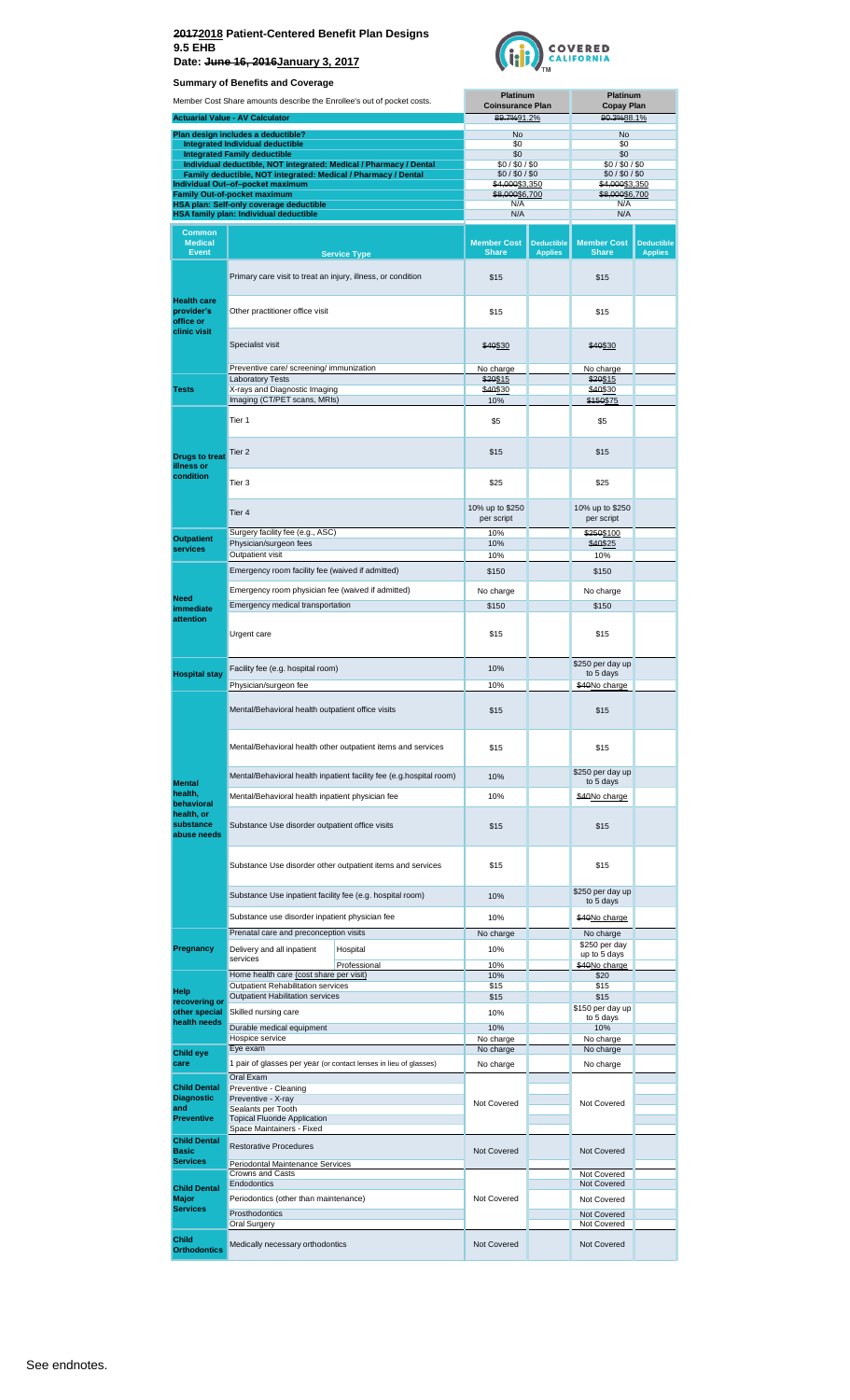**Summary of Benefits and Coverage Date: June 16, 2016January 3, 2017**

| Member Cost Share amounts describe the Enrollee's out of pocket costs. |                                                                                                                                      | Gold<br><b>Coinsurance Plan</b>                                   |                                    | Gold<br><b>Copay Plan</b>           |                                    |                                     |
|------------------------------------------------------------------------|--------------------------------------------------------------------------------------------------------------------------------------|-------------------------------------------------------------------|------------------------------------|-------------------------------------|------------------------------------|-------------------------------------|
|                                                                        | <b>Actuarial Value - AV Calculator</b>                                                                                               |                                                                   | 80.9%81.9%                         |                                     | 81.2%78.4%                         |                                     |
|                                                                        | Plan design includes a deductible?                                                                                                   |                                                                   | No                                 |                                     | No<br>\$0                          |                                     |
|                                                                        | <b>Integrated Individual deductible</b><br><b>Integrated Family deductible</b>                                                       |                                                                   | \$0<br>\$0                         |                                     | \$0                                |                                     |
|                                                                        | Individual deductible, NOT integrated: Medical / Pharmacy / Dental<br>Family deductible, NOT integrated: Medical / Pharmacy / Dental |                                                                   | \$0/\$0/\$0<br>\$0/\$0/\$0         |                                     | \$0/\$0/\$0<br>\$0/\$0/\$0         |                                     |
|                                                                        | Individual Out-of-pocket maximum<br>Family Out-of-pocket maximum                                                                     |                                                                   | \$6,750\$6,000                     |                                     | <del>\$6,750</del> \$6,000         |                                     |
|                                                                        | HSA plan: Self-only coverage deductible                                                                                              |                                                                   | \$13,500\$12,000<br>N/A            |                                     | \$13,500\$12,000<br>N/A            |                                     |
|                                                                        | HSA family plan: Individual deductible                                                                                               |                                                                   | N/A                                |                                     | N/A                                |                                     |
| Common<br><b>Medical</b><br><b>Event</b>                               |                                                                                                                                      | <b>Service Type</b>                                               | <b>Member Cost</b><br><b>Share</b> | <b>Deductible</b><br><b>Applies</b> | <b>Member Cost</b><br><b>Share</b> | <b>Deductible</b><br><b>Applies</b> |
|                                                                        | Primary care visit to treat an injury, illness, or condition                                                                         |                                                                   | \$30\$25                           |                                     | \$30\$25                           |                                     |
| <b>Health care</b><br>provider's<br>office or<br>clinic visit          | Other practitioner office visit                                                                                                      |                                                                   | \$30\$25                           |                                     | \$30\$25                           |                                     |
|                                                                        | Specialist visit                                                                                                                     |                                                                   | \$55                               |                                     | \$55                               |                                     |
|                                                                        | Preventive care/ screening/ immunization<br><b>Laboratory Tests</b>                                                                  |                                                                   | No charge<br>\$35                  |                                     | No charge<br>\$35                  |                                     |
| <b>Tests</b>                                                           | X-rays and Diagnostic Imaging                                                                                                        |                                                                   | \$55<br>20%                        |                                     | \$55                               |                                     |
|                                                                        | Imaging (CT/PET scans, MRIs)                                                                                                         |                                                                   |                                    |                                     | \$275                              |                                     |
|                                                                        | Tier 1                                                                                                                               |                                                                   | \$15                               |                                     | \$15                               |                                     |
| <b>Drugs to treat</b><br>illness or                                    | Tier 2                                                                                                                               |                                                                   |                                    |                                     | \$55                               |                                     |
| condition                                                              | Tier <sub>3</sub>                                                                                                                    |                                                                   | \$75                               |                                     | \$75                               |                                     |
|                                                                        | Tier 4                                                                                                                               | 20% up to \$250<br>per script                                     |                                    | 20% up to \$250<br>per script       |                                    |                                     |
| <b>Outpatient</b>                                                      | Surgery facility fee (e.g., ASC)<br>Physician/surgeon fees                                                                           |                                                                   | 20%<br>20%                         |                                     | \$600\$300<br>\$55\$40             |                                     |
| services                                                               | Outpatient visit                                                                                                                     |                                                                   | 20%                                |                                     | 20%                                |                                     |
|                                                                        | Emergency room facility fee (waived if admitted)                                                                                     | \$325                                                             |                                    | \$325                               |                                    |                                     |
| <b>Need</b>                                                            | Emergency room physician fee (waived if admitted)                                                                                    |                                                                   | No charge                          |                                     | No charge                          |                                     |
| immediate                                                              | Emergency medical transportation                                                                                                     |                                                                   | \$250                              |                                     | \$250                              |                                     |
| attention                                                              | Urgent care                                                                                                                          |                                                                   | \$30                               |                                     | \$30                               |                                     |
|                                                                        | Facility fee (e.g. hospital room)                                                                                                    |                                                                   | 20%                                |                                     | \$600 per day up                   |                                     |
| <b>Hospital stay</b>                                                   | Physician/surgeon fee                                                                                                                |                                                                   | 20%                                |                                     | to 5 days<br>\$55No charge         |                                     |
|                                                                        | Mental/Behavioral health outpatient office visits                                                                                    |                                                                   | \$30\$25                           |                                     | \$30\$25                           |                                     |
|                                                                        | Mental/Behavioral health other outpatient items and services                                                                         |                                                                   | \$30\$25                           |                                     | \$30\$25                           |                                     |
|                                                                        | Mental/Behavioral health inpatient facility fee (e.g.hospital room)                                                                  |                                                                   | 20%                                |                                     | \$600 per day up<br>to 5 days      |                                     |
| <b>Mental</b><br>health,                                               | Mental/Behavioral health inpatient physician fee                                                                                     |                                                                   | 20%                                |                                     | \$55No charge                      |                                     |
| behavioral<br>health, or<br>substance<br>abuse needs                   | Substance Use disorder outpatient office visits                                                                                      |                                                                   | \$30\$25                           |                                     | \$30\$25                           |                                     |
|                                                                        | Substance Use disorder other outpatient items and services                                                                           |                                                                   | \$30\$25                           |                                     | \$30\$25                           |                                     |
|                                                                        | Substance Use inpatient facility fee (e.g. hospital room)                                                                            |                                                                   | 20%                                |                                     | \$600 per day up<br>to 5 days      |                                     |
|                                                                        | Substance use disorder inpatient physician fee                                                                                       |                                                                   | 20%                                |                                     | \$55No charge                      |                                     |
|                                                                        | Prenatal care and preconception visits                                                                                               |                                                                   | No charge                          |                                     | No charge                          |                                     |
| Pregnancy                                                              | Delivery and all inpatient                                                                                                           | Hospital                                                          | 20%                                |                                     | \$600 per day<br>up to 5 days      |                                     |
|                                                                        | services                                                                                                                             | Professional                                                      | 20%                                |                                     | \$55No charge                      |                                     |
|                                                                        | Home health care (cost share per visit)<br>Outpatient Rehabilitation services                                                        |                                                                   | 20%<br>\$30\$25                    |                                     | \$30<br>\$30\$25                   |                                     |
| Help<br>recovering or                                                  | <b>Outpatient Habilitation services</b>                                                                                              |                                                                   | \$30\$25                           |                                     | \$30\$25                           |                                     |
| other special                                                          | Skilled nursing care                                                                                                                 |                                                                   | 20%                                |                                     | \$300 per day up<br>to 5 days      |                                     |
| health needs                                                           | Durable medical equipment                                                                                                            |                                                                   | 20%                                |                                     | 20%                                |                                     |
| <b>Child eye</b>                                                       | Hospice service<br>Eye exam                                                                                                          |                                                                   | No charge<br>No charge             |                                     | No charge<br>No charge             |                                     |
| care                                                                   |                                                                                                                                      | 1 pair of glasses per year (or contact lenses in lieu of glasses) | No charge                          |                                     | No charge                          |                                     |
| <b>Child Dental</b>                                                    | Oral Exam<br>Preventive - Cleaning                                                                                                   |                                                                   |                                    |                                     |                                    |                                     |
| <b>Diagnostic</b>                                                      | Preventive - X-ray                                                                                                                   |                                                                   | Not Covered                        |                                     | Not Covered                        |                                     |
| and<br><b>Preventive</b>                                               | Sealants per Tooth<br><b>Topical Fluoride Application</b>                                                                            |                                                                   |                                    |                                     |                                    |                                     |
|                                                                        | Space Maintainers - Fixed                                                                                                            |                                                                   |                                    |                                     |                                    |                                     |
| <b>Child Dental</b><br><b>Basic</b>                                    | <b>Restorative Procedures</b>                                                                                                        |                                                                   | Not Covered                        |                                     | Not Covered                        |                                     |
| <b>Services</b>                                                        | Periodontal Maintenance Services                                                                                                     |                                                                   |                                    |                                     |                                    |                                     |
| <b>Child Dental</b>                                                    | <b>Crowns and Casts</b><br>Endodontics                                                                                               |                                                                   |                                    |                                     | Not Covered<br>Not Covered         |                                     |
| Major                                                                  | Periodontics (other than maintenance)                                                                                                |                                                                   | Not Covered                        |                                     | Not Covered                        |                                     |
| <b>Services</b>                                                        | Prosthodontics                                                                                                                       |                                                                   |                                    |                                     | Not Covered                        |                                     |
|                                                                        | Oral Surgery                                                                                                                         |                                                                   |                                    |                                     | Not Covered                        |                                     |
| Child<br><b>Orthodontics</b>                                           | Medically necessary orthodontics                                                                                                     |                                                                   | Not Covered                        |                                     | Not Covered                        |                                     |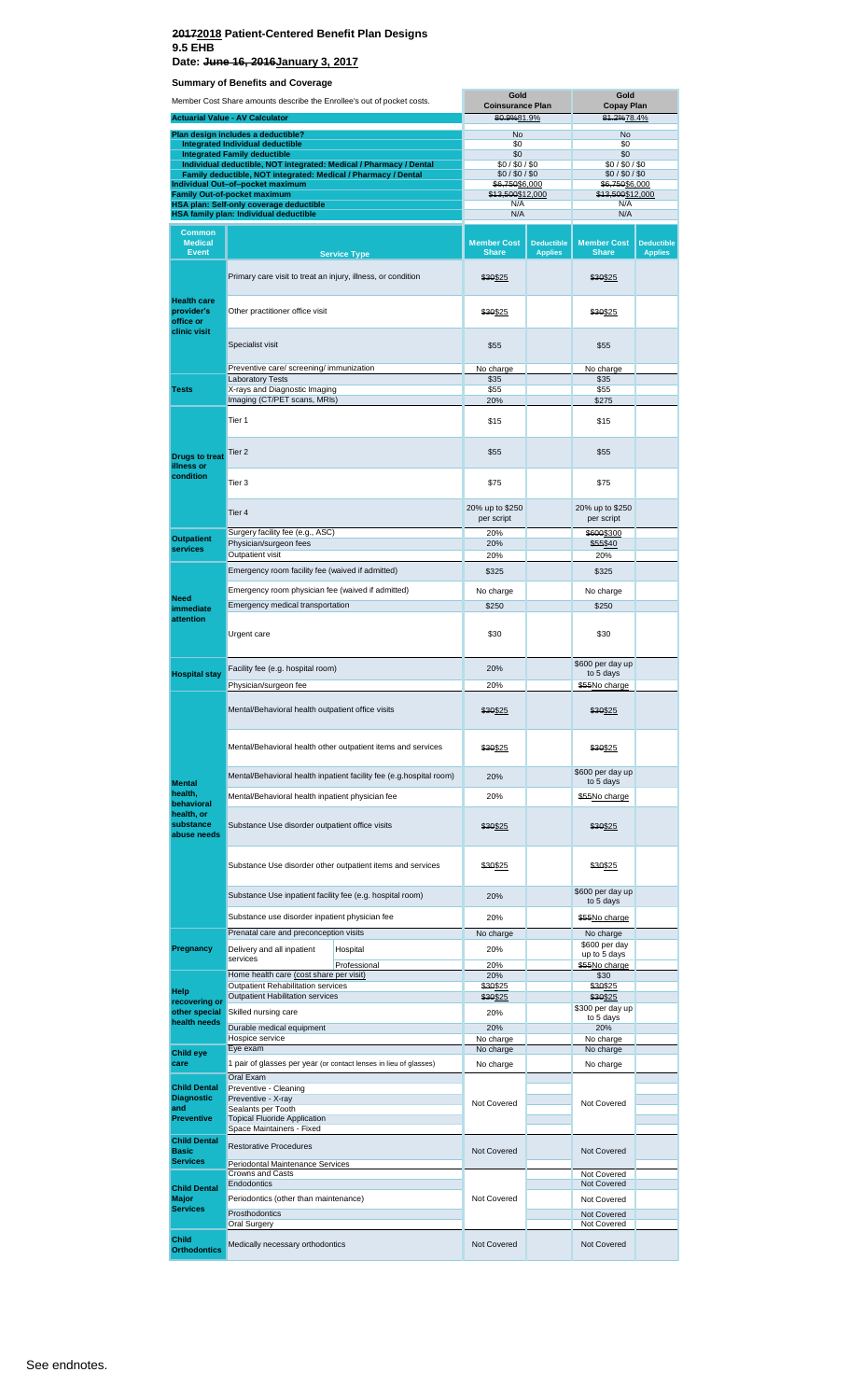r.

|                                                               | Summary of Benefits and Coverage                                                                                                     | <b>Individual</b>                                          |                                     |  |
|---------------------------------------------------------------|--------------------------------------------------------------------------------------------------------------------------------------|------------------------------------------------------------|-------------------------------------|--|
|                                                               | Member Cost Share amounts describe the Enrollee's out of pocket costs.                                                               | <b>Silver Plan</b>                                         |                                     |  |
|                                                               | <b>Actuarial Value - AV Calculator</b>                                                                                               | 71.5%71.9%                                                 |                                     |  |
|                                                               | Plan design includes a deductible?                                                                                                   | Yes, Medical/Pharmacy                                      |                                     |  |
|                                                               | Integrated Individual deductible<br><b>Integrated Family deductible</b>                                                              | N/A<br>N/A                                                 |                                     |  |
|                                                               | Individual deductible, NOT integrated: Medical / Pharmacy / Dental<br>Family deductible, NOT integrated: Medical / Pharmacy / Dental | \$2,500/\$250\$100 / \$0<br>\$5,000/\$500\$200 / \$0       |                                     |  |
|                                                               | Individual Out-of-pocket maximum                                                                                                     | \$6800\$7,000                                              |                                     |  |
|                                                               | Family Out-of-pocket maximum<br><b>HSA plan: Self-only coverage deductible</b>                                                       | \$13,600\$14,000<br>N/A                                    |                                     |  |
|                                                               | HSA family plan: Individual deductible                                                                                               | N/A                                                        |                                     |  |
| <b>Common</b><br><b>Medical</b><br><b>Event</b>               | <b>Service Type</b>                                                                                                                  | <b>Member Cost Share</b>                                   | <b>Deductible</b><br><b>Applies</b> |  |
|                                                               | Primary care visit to treat an injury, illness, or condition                                                                         | \$35                                                       |                                     |  |
| <b>Health care</b><br>provider's<br>office or<br>clinic visit | Other practitioner office visit                                                                                                      | \$35                                                       |                                     |  |
|                                                               | Specialist visit                                                                                                                     | \$70                                                       |                                     |  |
|                                                               | Preventive care/ screening/ immunization                                                                                             | No charge                                                  |                                     |  |
| <b>Tests</b>                                                  | <b>Laboratory Tests</b><br>X-rays and Diagnostic Imaging                                                                             | \$35<br>\$70                                               |                                     |  |
|                                                               | Imaging (CT/PET scans, MRIs)                                                                                                         | \$300                                                      |                                     |  |
|                                                               | Tier 1                                                                                                                               | \$15                                                       | Pharmacy<br>deductible              |  |
| <b>Drugs to treat</b><br>illness or                           | Tier <sub>2</sub>                                                                                                                    | \$55                                                       | Pharmacy<br>deductible              |  |
| condition                                                     | Tier 3                                                                                                                               | \$80                                                       | Pharmacy<br>deductible              |  |
|                                                               | Tier 4                                                                                                                               | 20% up to \$250 per<br>script after pharmacy<br>deductible | Pharmacy<br>deductible              |  |
| <b>Outpatient</b><br>services                                 | Surgery facility fee (e.g., ASC)<br>Physician/surgeon fees                                                                           | 20%<br>20%                                                 |                                     |  |
|                                                               | Outpatient visit                                                                                                                     | 20%                                                        |                                     |  |
|                                                               | Emergency room facility fee (waived if admitted)                                                                                     | \$350                                                      |                                     |  |
| <b>Need</b>                                                   | Emergency room physician fee (waived if admitted)                                                                                    | No charge                                                  |                                     |  |
| immediate                                                     | Emergency medical transportation                                                                                                     | \$250                                                      | X                                   |  |
| attention                                                     | Urgent care                                                                                                                          | \$35                                                       |                                     |  |
| <b>Hospital stay</b>                                          | Facility fee (e.g. hospital room)                                                                                                    | 20%                                                        | X                                   |  |
|                                                               | Physician/surgeon fee                                                                                                                | 20%                                                        | Χ                                   |  |
|                                                               | Mental/Behavioral health outpatient office visits                                                                                    | \$35                                                       |                                     |  |
|                                                               | Mental/Behavioral health other outpatient items and services                                                                         | \$35                                                       |                                     |  |
|                                                               | Mental/Behavioral health inpatient facility fee (e.g.hospital room)                                                                  | 20%                                                        | X                                   |  |
| <b>Mental</b><br>health,                                      | Mental/Behavioral health inpatient physician fee                                                                                     | 20%                                                        | X                                   |  |
| behavioral<br>health, or<br>substance<br>abuse needs          | Substance Use disorder outpatient office visits                                                                                      | \$35                                                       |                                     |  |
|                                                               | Substance Use disorder other outpatient items and services                                                                           | \$35                                                       |                                     |  |
|                                                               | Substance Use inpatient facility fee (e.g. hospital room)                                                                            | 20%                                                        | X                                   |  |
|                                                               | Substance use disorder inpatient physician fee                                                                                       | 20%                                                        | X                                   |  |
|                                                               | Prenatal care and preconception visits                                                                                               | No charge                                                  |                                     |  |
| Pregnancy                                                     | Delivery and all inpatient<br>Hospital                                                                                               | 20%                                                        | X                                   |  |
|                                                               | services<br>Professional                                                                                                             | 20%                                                        | х                                   |  |
|                                                               | Home health care (cost share per visit)<br>Outpatient Rehabilitation services                                                        | \$45<br>\$35                                               |                                     |  |
| Help<br>recovering or                                         | Outpatient Habilitation services                                                                                                     | \$35                                                       |                                     |  |
| other special                                                 | Skilled nursing care                                                                                                                 | 20%                                                        | х                                   |  |
| health needs                                                  | Durable medical equipment                                                                                                            | 20%                                                        |                                     |  |
| <b>Child eye</b>                                              | Hospice service<br>Eye exam                                                                                                          | No charge<br>No charge                                     |                                     |  |
| care                                                          | 1 pair of glasses per year (or contact lenses in lieu of glasses)                                                                    | No charge                                                  |                                     |  |
| <b>Child Dental</b>                                           | Oral Exam                                                                                                                            |                                                            |                                     |  |
| <b>Diagnostic</b>                                             | Preventive - Cleaning<br>Preventive - X-ray                                                                                          | Not Covered                                                |                                     |  |
| and<br><b>Preventive</b>                                      | Sealants per Tooth<br><b>Topical Fluoride Application</b>                                                                            |                                                            |                                     |  |
|                                                               | Space Maintainers - Fixed                                                                                                            |                                                            |                                     |  |
| <b>Child Dental</b><br><b>Basic</b>                           | <b>Restorative Procedures</b>                                                                                                        | Not Covered                                                |                                     |  |
| <b>Services</b>                                               | Periodontal Maintenance Services                                                                                                     |                                                            |                                     |  |
|                                                               | Crowns and Casts<br>Endodontics                                                                                                      |                                                            |                                     |  |
| <b>Child Dental</b><br><b>Major</b>                           | Periodontics (other than maintenance)                                                                                                | Not Covered                                                |                                     |  |
| <b>Services</b>                                               | Prosthodontics                                                                                                                       |                                                            |                                     |  |
|                                                               | Oral Surgery                                                                                                                         |                                                            |                                     |  |
| <b>Child</b><br><b>Orthodontics</b>                           | Medically necessary orthodontics                                                                                                     | Not Covered                                                |                                     |  |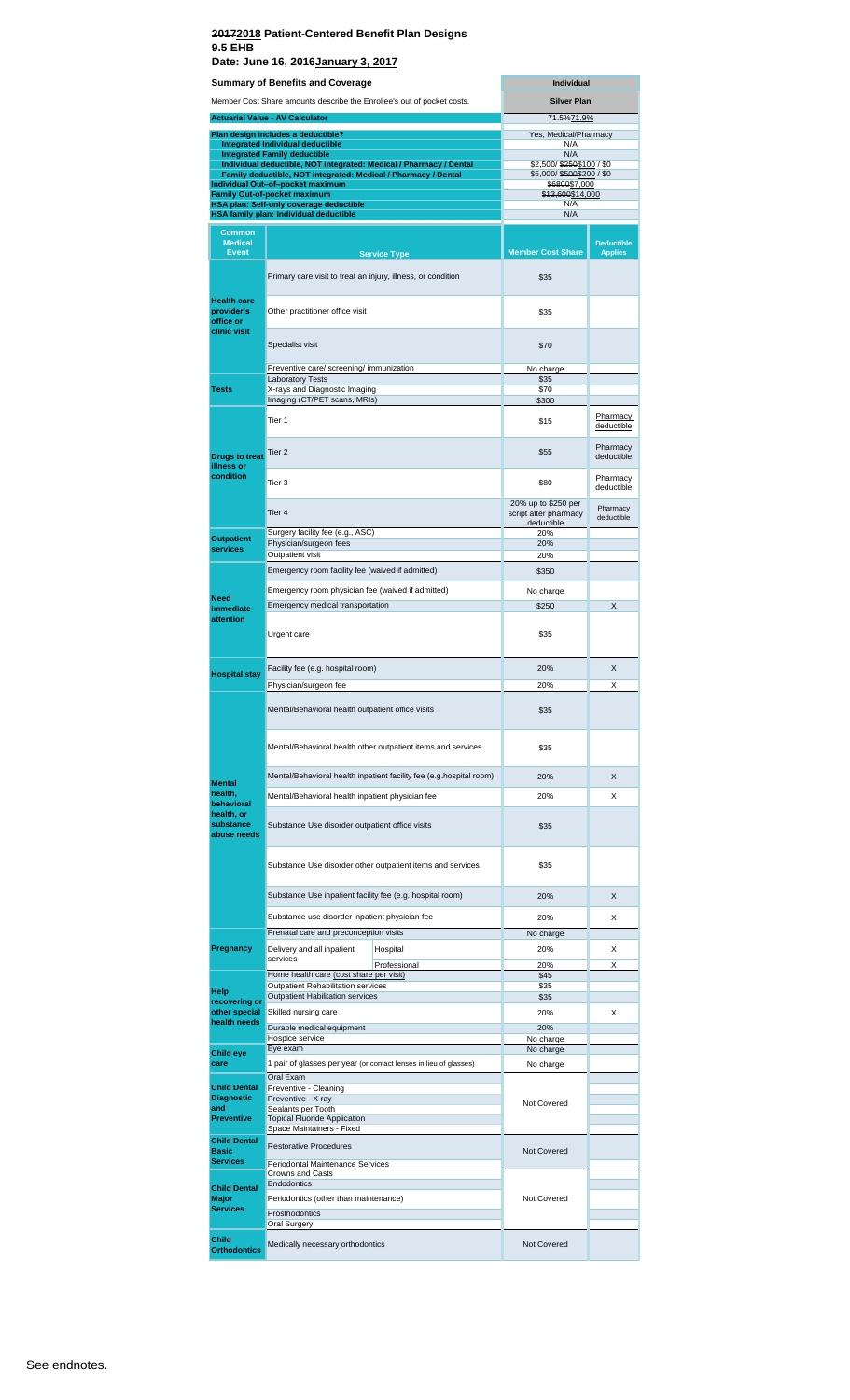**Date: June 16, 2016January 3, 2017**

|                                          | <b>Summary of Benefits and Coverage</b>                                                                   | <b>CCSB</b>                           |                                     | <b>CCSB</b>                     |                                     |
|------------------------------------------|-----------------------------------------------------------------------------------------------------------|---------------------------------------|-------------------------------------|---------------------------------|-------------------------------------|
|                                          | Member Cost Share amounts describe the Enrollee's out of pocket costs.                                    | Silver                                |                                     | <b>Silver</b>                   |                                     |
|                                          | <b>Actuarial Value - AV Calculator</b>                                                                    | <b>Coinsurance Plan</b><br>71.6%71.8% |                                     | <b>Copay Plan</b><br>74.3%71.4% |                                     |
|                                          | Plan design includes a deductible?                                                                        | Yes, Medical/Pharmacy                 |                                     | Yes, Medical/Pharmacy           |                                     |
|                                          | <b>Integrated Individual deductible</b>                                                                   | N/A                                   |                                     | N/A                             |                                     |
|                                          | <b>Integrated Family deductible</b><br>Individual deductible, NOT integrated: Medical / Pharmacy / Dental | N/A<br>\$2,000/\$250\$100/\$0         |                                     | N/A<br>\$2,000/\$250\$100/\$0   |                                     |
|                                          | Family deductible, NOT integrated: Medical / Pharmacy / Dental                                            | \$4,000 / \$500\$200 / \$0            |                                     | \$4,000 / \$500\$200 / \$0      |                                     |
|                                          | Individual Out-of-pocket maximum<br><b>Family Out-of-pocket maximum</b>                                   | \$6,800<br>\$13,600                   |                                     | \$6,800<br>\$13,600             |                                     |
|                                          | HSA plan: Self-only coverage deductible                                                                   | N/A                                   |                                     | N/A                             |                                     |
|                                          | HSA family plan: Individual deductible                                                                    | N/A                                   |                                     | N/A                             |                                     |
| <b>Common</b><br><b>Medical</b>          |                                                                                                           |                                       |                                     |                                 |                                     |
| <b>Event</b>                             | <b>Service Type</b>                                                                                       | <b>Member Cost Share</b>              | <b>Deductible</b><br><b>Applies</b> | <b>Member Cost Share</b>        | <b>Deductible</b><br><b>Applies</b> |
|                                          |                                                                                                           |                                       |                                     |                                 |                                     |
|                                          | Primary care visit to treat an injury, illness, or condition                                              | \$45                                  |                                     | \$45                            |                                     |
| <b>Health care</b>                       |                                                                                                           |                                       |                                     |                                 |                                     |
| provider's                               | Other practitioner office visit                                                                           | \$45                                  |                                     | \$45                            |                                     |
| office or<br>clinic visit                |                                                                                                           |                                       |                                     |                                 |                                     |
|                                          | Specialist visit                                                                                          | \$75                                  |                                     | \$75                            |                                     |
|                                          |                                                                                                           |                                       |                                     |                                 |                                     |
|                                          | Preventive care/ screening/ immunization<br><b>Laboratory Tests</b>                                       | No charge<br>\$40                     |                                     | No charge<br>\$40               |                                     |
| <b>Tests</b>                             | X-rays and Diagnostic Imaging                                                                             | \$70                                  |                                     | \$70                            |                                     |
|                                          | Imaging (CT/PET scans, MRIs)                                                                              | 20%                                   |                                     | \$300                           |                                     |
|                                          | Tier 1                                                                                                    | \$15                                  | Pharmacy<br>deductible              | \$15                            | Pharmacy<br>deductible              |
|                                          |                                                                                                           |                                       |                                     |                                 |                                     |
| <b>Drugs to treat</b>                    | Tier 2                                                                                                    | \$55                                  | Pharmacy<br>deductible              | \$55                            | Pharmacy<br>deductible              |
| illness or                               |                                                                                                           |                                       |                                     |                                 |                                     |
| condition                                | Tier <sub>3</sub>                                                                                         | \$85                                  | Pharmacy<br>deductible              | \$85                            | Pharmacy<br>deductible              |
|                                          |                                                                                                           | 20% up to \$250 per                   |                                     | 20% up to \$250 per             |                                     |
|                                          | Tier 4                                                                                                    | script after pharmacy                 | Pharmacy<br>deductible              | script after pharmacy           | Pharmacy<br>deductible              |
|                                          | Surgery facility fee (e.g., ASC)                                                                          | deductible<br>20%                     |                                     | deductible<br>20%               |                                     |
| <b>Outpatient</b><br>services            | Physician/surgeon fees                                                                                    | 20%                                   |                                     | 20%                             |                                     |
|                                          | Outpatient visit                                                                                          | 20%                                   |                                     | 20%                             |                                     |
|                                          | Emergency room facility fee (waived if admitted)                                                          | \$350                                 |                                     | \$350                           |                                     |
| <b>Need</b><br>immediate<br>attention    | Emergency room physician fee (waived if admitted)                                                         | No charge                             |                                     | No charge                       |                                     |
|                                          | Emergency medical transportation                                                                          | \$250                                 | $\times$                            | \$250                           | $\times$                            |
|                                          |                                                                                                           |                                       |                                     |                                 |                                     |
|                                          | Urgent care                                                                                               | \$45                                  |                                     | \$45                            |                                     |
|                                          |                                                                                                           |                                       |                                     |                                 |                                     |
| <b>Hospital stay</b>                     | Facility fee (e.g. hospital room)                                                                         | 20%                                   | X                                   | 20%                             | X                                   |
|                                          | Physician/surgeon fee                                                                                     | 20%                                   | X                                   | 20%                             | X                                   |
|                                          | Mental/Behavioral health outpatient office visits                                                         |                                       |                                     |                                 |                                     |
|                                          |                                                                                                           | \$45                                  |                                     | \$45                            |                                     |
|                                          |                                                                                                           |                                       |                                     |                                 |                                     |
|                                          | Mental/Behavioral health other outpatient items and services                                              | \$45                                  |                                     | \$45                            |                                     |
|                                          |                                                                                                           |                                       |                                     |                                 |                                     |
| <b>Mental</b>                            | Mental/Behavioral health inpatient facility fee (e.g.hospital room)                                       | 20%                                   | X                                   | 20%                             | X                                   |
| health,                                  | Mental/Behavioral health inpatient physician fee                                                          | 20%                                   | X                                   | 20%                             | X                                   |
| behavioral<br>health, or                 |                                                                                                           |                                       |                                     |                                 |                                     |
| substance                                | Substance Use disorder outpatient office visits                                                           | \$45                                  |                                     | \$45                            |                                     |
| abuse needs                              |                                                                                                           |                                       |                                     |                                 |                                     |
|                                          |                                                                                                           |                                       |                                     |                                 |                                     |
|                                          | Substance Use disorder other outpatient items and services                                                | \$45                                  |                                     | \$45                            |                                     |
|                                          | Substance Use inpatient facility fee (e.g. hospital room)                                                 | 20%                                   | X                                   | 20%                             | X                                   |
|                                          |                                                                                                           |                                       |                                     |                                 |                                     |
|                                          | Substance use disorder inpatient physician fee                                                            | 20%                                   | X                                   | 20%                             | X                                   |
|                                          | Prenatal care and preconception visits                                                                    | No charge                             |                                     | No charge                       |                                     |
| Pregnancy                                | Delivery and all inpatient<br>Hospital<br>services                                                        | 20%                                   | X                                   | 20%                             | X                                   |
|                                          | Professional<br>Home health care (cost share per visit)                                                   | 20%                                   | X                                   | 20%                             | X                                   |
|                                          | Outpatient Rehabilitation services                                                                        | 20%<br>\$45                           |                                     | \$45<br>\$45                    |                                     |
| Help<br>recovering or                    | <b>Outpatient Habilitation services</b>                                                                   | \$45                                  |                                     | \$45                            |                                     |
| other special<br>health needs            | Skilled nursing care                                                                                      | 20%                                   | X                                   | 20%                             | Х                                   |
|                                          | Durable medical equipment                                                                                 | 20%                                   |                                     | 20%                             |                                     |
|                                          | Hospice service<br>Eye exam                                                                               | No charge<br>No charge                |                                     | No charge<br>No charge          |                                     |
| <b>Child eye</b><br>care                 | 1 pair of glasses per year (or contact lenses in lieu of glasses)                                         | No charge                             |                                     | No charge                       |                                     |
|                                          | Oral Exam                                                                                                 |                                       |                                     |                                 |                                     |
| <b>Child Dental</b><br><b>Diagnostic</b> | Preventive - Cleaning<br>Preventive - X-ray                                                               |                                       |                                     |                                 |                                     |
| and                                      | Sealants per Tooth                                                                                        | Not Covered                           |                                     | Not Covered                     |                                     |
| <b>Preventive</b>                        | <b>Topical Fluoride Application</b><br>Space Maintainers - Fixed                                          |                                       |                                     |                                 |                                     |
| <b>Child Dental</b>                      |                                                                                                           |                                       |                                     |                                 |                                     |
| <b>Basic</b><br><b>Services</b>          | <b>Restorative Procedures</b>                                                                             | <b>Not Covered</b>                    |                                     | <b>Not Covered</b>              |                                     |
|                                          | Periodontal Maintenance Services<br><b>Crowns and Casts</b>                                               |                                       |                                     | Not Covered                     |                                     |
| <b>Child Dental</b>                      | Endodontics                                                                                               |                                       |                                     | Not Covered                     |                                     |
| Major                                    | Periodontics (other than maintenance)                                                                     | Not Covered                           |                                     | Not Covered                     |                                     |
| <b>Services</b>                          | Prosthodontics                                                                                            |                                       |                                     | Not Covered                     |                                     |
|                                          | Oral Surgery                                                                                              |                                       |                                     | Not Covered                     |                                     |
| <b>Child</b><br><b>Orthodontics</b>      | Medically necessary orthodontics                                                                          | Not Covered                           |                                     | Not Covered                     |                                     |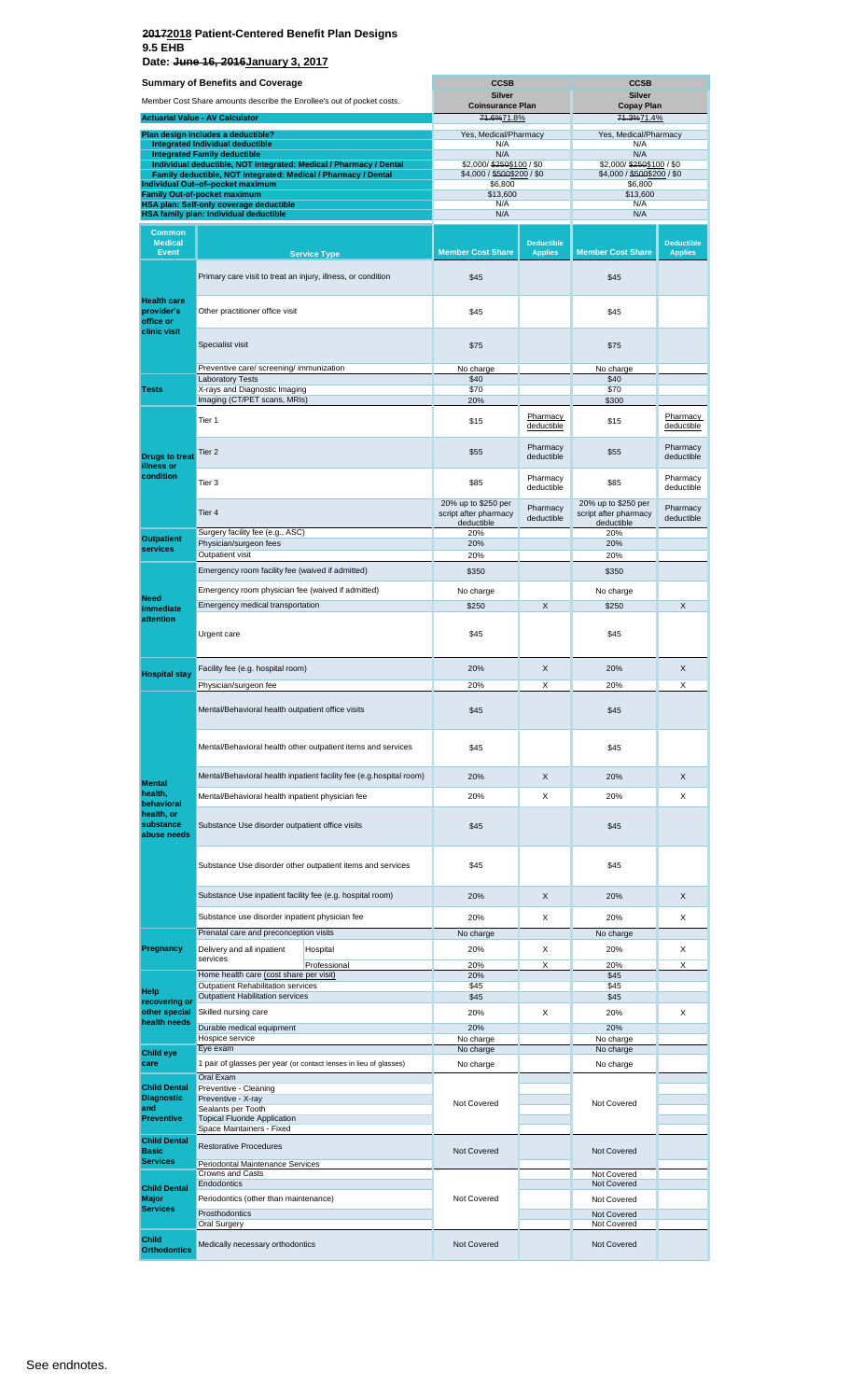|                                                                        | Summary of Benefits and Coverage                                                                                                     |                                                                     | <b>CCSB</b>                           |                           |  |  |
|------------------------------------------------------------------------|--------------------------------------------------------------------------------------------------------------------------------------|---------------------------------------------------------------------|---------------------------------------|---------------------------|--|--|
| Member Cost Share amounts describe the Enrollee's out of pocket costs. |                                                                                                                                      |                                                                     | Silver<br><b>HDHP Plan</b>            |                           |  |  |
|                                                                        | <b>Actuarial Value - AV Calculator</b>                                                                                               |                                                                     | 71.3%71.7%                            |                           |  |  |
|                                                                        |                                                                                                                                      |                                                                     |                                       |                           |  |  |
|                                                                        | Plan design includes a deductible?<br><b>Integrated Individual deductible</b>                                                        |                                                                     | Yes, integrated<br>\$2,000 integrated |                           |  |  |
|                                                                        | <b>Integrated Family deductible</b>                                                                                                  |                                                                     | \$4,000 integrated                    |                           |  |  |
|                                                                        | Individual deductible, NOT integrated: Medical / Pharmacy / Dental<br>Family deductible, NOT integrated: Medical / Pharmacy / Dental |                                                                     | N/A<br>N/A                            |                           |  |  |
|                                                                        | Individual Out-of-pocket maximum                                                                                                     |                                                                     | \$6,550                               |                           |  |  |
|                                                                        | <b>Family Out-of-pocket maximum</b>                                                                                                  |                                                                     | \$13,100                              |                           |  |  |
|                                                                        | HSA plan: Self-only coverage deductible<br>HSA family plan: Individual deductible                                                    |                                                                     | \$2,000<br>\$2,600                    |                           |  |  |
|                                                                        |                                                                                                                                      |                                                                     |                                       |                           |  |  |
| <b>Common</b><br><b>Medical</b>                                        |                                                                                                                                      |                                                                     |                                       |                           |  |  |
| <b>Event</b>                                                           |                                                                                                                                      | <b>Service Type</b>                                                 | <b>Member Cost Share</b>              | <b>Deductible Applies</b> |  |  |
|                                                                        |                                                                                                                                      |                                                                     |                                       |                           |  |  |
|                                                                        | Primary care visit to treat an injury, illness, or condition                                                                         |                                                                     | 20%                                   | X                         |  |  |
| <b>Health care</b>                                                     |                                                                                                                                      |                                                                     |                                       |                           |  |  |
| provider's                                                             | Other practitioner office visit                                                                                                      |                                                                     | 20%                                   | X                         |  |  |
| office or                                                              |                                                                                                                                      |                                                                     |                                       |                           |  |  |
| clinic visit                                                           |                                                                                                                                      |                                                                     |                                       |                           |  |  |
|                                                                        | Specialist visit                                                                                                                     |                                                                     | 20%                                   | X                         |  |  |
|                                                                        | Preventive care/ screening/ immunization                                                                                             |                                                                     | No charge                             |                           |  |  |
|                                                                        | <b>Laboratory Tests</b>                                                                                                              |                                                                     | 20%                                   | Χ                         |  |  |
| <b>Tests</b>                                                           | X-rays and Diagnostic Imaging<br>Imaging (CT/PET scans, MRIs)                                                                        |                                                                     | 20%<br>20%                            | х<br>X                    |  |  |
|                                                                        |                                                                                                                                      |                                                                     |                                       |                           |  |  |
|                                                                        | Tier <sub>1</sub>                                                                                                                    |                                                                     | 20% up to \$250 per<br>script         | х                         |  |  |
|                                                                        |                                                                                                                                      |                                                                     |                                       |                           |  |  |
| <b>Drugs to treat</b>                                                  | Tier 2                                                                                                                               |                                                                     | 20% up to \$250 per<br>script         | X                         |  |  |
| illness or                                                             |                                                                                                                                      |                                                                     |                                       |                           |  |  |
| condition                                                              | Tier 3                                                                                                                               |                                                                     | 20% up to \$250 per                   | х                         |  |  |
|                                                                        |                                                                                                                                      |                                                                     | script                                |                           |  |  |
|                                                                        | Tier 4                                                                                                                               |                                                                     | 20% up to \$250 per                   | X                         |  |  |
|                                                                        |                                                                                                                                      |                                                                     | script                                |                           |  |  |
| <b>Outpatient</b>                                                      | Surgery facility fee (e.g., ASC)                                                                                                     |                                                                     | 20%                                   | Χ                         |  |  |
| services                                                               | Physician/surgeon fees<br>Outpatient visit                                                                                           |                                                                     | 20%<br>20%                            | X<br>Х                    |  |  |
|                                                                        |                                                                                                                                      |                                                                     | 20%                                   | X                         |  |  |
|                                                                        | Emergency room facility fee (waived if admitted)                                                                                     |                                                                     |                                       |                           |  |  |
| Need                                                                   | Emergency room physician fee (waived if admitted)                                                                                    |                                                                     | 0%                                    | х                         |  |  |
| immediate                                                              | Emergency medical transportation                                                                                                     |                                                                     | 20%                                   | X                         |  |  |
| attention                                                              |                                                                                                                                      |                                                                     |                                       |                           |  |  |
|                                                                        | Urgent care                                                                                                                          |                                                                     | 20%                                   | х                         |  |  |
|                                                                        |                                                                                                                                      |                                                                     |                                       |                           |  |  |
|                                                                        | Facility fee (e.g. hospital room)                                                                                                    |                                                                     | 20%                                   | X                         |  |  |
| <b>Hospital stay</b>                                                   | Physician/surgeon fee                                                                                                                |                                                                     | 20%                                   | х                         |  |  |
|                                                                        |                                                                                                                                      |                                                                     |                                       |                           |  |  |
|                                                                        | Mental/Behavioral health outpatient office visits                                                                                    |                                                                     | 20%                                   | X                         |  |  |
|                                                                        |                                                                                                                                      |                                                                     |                                       |                           |  |  |
|                                                                        |                                                                                                                                      |                                                                     |                                       |                           |  |  |
|                                                                        | Mental/Behavioral health other outpatient items and services                                                                         |                                                                     | 20%                                   | Х                         |  |  |
|                                                                        |                                                                                                                                      |                                                                     |                                       |                           |  |  |
| <b>Mental</b>                                                          |                                                                                                                                      | Mental/Behavioral health inpatient facility fee (e.g.hospital room) | 20%                                   | X                         |  |  |
| health,                                                                | Mental/Behavioral health inpatient physician fee                                                                                     |                                                                     | 20%                                   | X                         |  |  |
| behavioral<br>health, or                                               |                                                                                                                                      |                                                                     |                                       |                           |  |  |
| substance                                                              | Substance Use disorder outpatient office visits                                                                                      |                                                                     | 20%                                   | X                         |  |  |
| abuse needs                                                            |                                                                                                                                      |                                                                     |                                       |                           |  |  |
|                                                                        |                                                                                                                                      |                                                                     |                                       |                           |  |  |
|                                                                        |                                                                                                                                      | Substance Use disorder other outpatient items and services          | 20%                                   | X                         |  |  |
|                                                                        |                                                                                                                                      |                                                                     |                                       |                           |  |  |
|                                                                        | Substance Use inpatient facility fee (e.g. hospital room)                                                                            |                                                                     | 20%                                   | X                         |  |  |
|                                                                        |                                                                                                                                      |                                                                     |                                       |                           |  |  |
|                                                                        | Substance use disorder inpatient physician fee                                                                                       |                                                                     | 20%                                   | х                         |  |  |
|                                                                        | Prenatal care and preconception visits                                                                                               |                                                                     | No charge                             |                           |  |  |
| Pregnancy                                                              | Delivery and all inpatient<br>services                                                                                               | Hospital                                                            | 20%                                   | X                         |  |  |
|                                                                        |                                                                                                                                      | Professional                                                        | 20%                                   | Χ                         |  |  |
|                                                                        | Home health care (cost share per visit)<br>Outpatient Rehabilitation services                                                        |                                                                     | 20%<br>20%                            | X<br>х                    |  |  |
| Help<br>recovering or                                                  | <b>Outpatient Habilitation services</b>                                                                                              |                                                                     | 20%                                   | X                         |  |  |
| other special                                                          | Skilled nursing care                                                                                                                 |                                                                     | 20%                                   | Х                         |  |  |
| health needs                                                           | Durable medical equipment                                                                                                            |                                                                     | 20%                                   | X                         |  |  |
|                                                                        | Hospice service                                                                                                                      |                                                                     | 0%                                    | х                         |  |  |
| Child eye                                                              | Eye exam                                                                                                                             |                                                                     | No charge                             |                           |  |  |
| care                                                                   |                                                                                                                                      | 1 pair of glasses per year (or contact lenses in lieu of glasses)   | No charge                             |                           |  |  |
| Child Dental                                                           | Oral Exam<br>Preventive - Cleaning                                                                                                   |                                                                     |                                       |                           |  |  |
| <b>Diagnostic</b>                                                      | Preventive - X-ray                                                                                                                   |                                                                     | Not Covered                           |                           |  |  |
| and<br><b>Preventive</b>                                               | Sealants per Tooth<br><b>Topical Fluoride Application</b>                                                                            |                                                                     |                                       |                           |  |  |
|                                                                        | Space Maintainers - Fixed                                                                                                            |                                                                     |                                       |                           |  |  |
| <b>Child Dental</b>                                                    | <b>Restorative Procedures</b>                                                                                                        |                                                                     |                                       |                           |  |  |
| <b>Basic</b><br><b>Services</b>                                        |                                                                                                                                      |                                                                     | Not Covered                           |                           |  |  |
|                                                                        | Periodontal Maintenance Services<br><b>Crowns and Casts</b>                                                                          |                                                                     |                                       |                           |  |  |
| <b>Child Dental</b>                                                    | Endodontics                                                                                                                          |                                                                     |                                       |                           |  |  |
| Major                                                                  | Periodontics (other than maintenance)                                                                                                |                                                                     | Not Covered                           |                           |  |  |
| <b>Services</b>                                                        | Prosthodontics                                                                                                                       |                                                                     |                                       |                           |  |  |
|                                                                        | Oral Surgery                                                                                                                         |                                                                     |                                       |                           |  |  |
| Child<br><b>Orthodontics</b>                                           | Medically necessary orthodontics                                                                                                     |                                                                     | <b>Not Covered</b>                    |                           |  |  |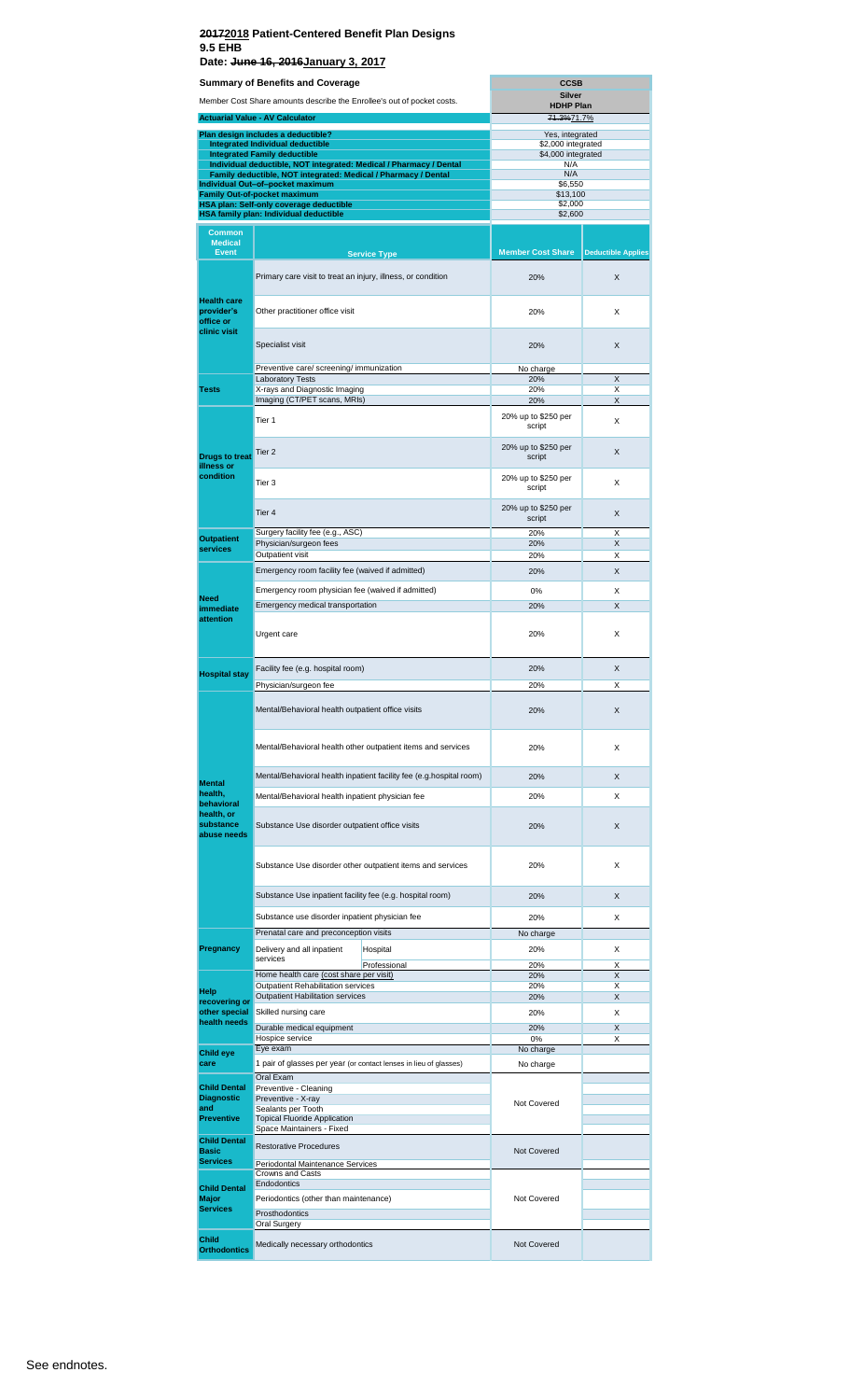**Date: June 16, 2016January 3, 2017**

| Member Cost Share amounts describe the Enrollee's out of pocket costs. |                                                                                                                                      |                                      | <b>Silver Plan</b><br>100%-150% FPL |                                                                   | <b>Silver Plan</b><br>150%-200% FPL         |                                     |
|------------------------------------------------------------------------|--------------------------------------------------------------------------------------------------------------------------------------|--------------------------------------|-------------------------------------|-------------------------------------------------------------------|---------------------------------------------|-------------------------------------|
|                                                                        | <b>Actuarial Value - AV Calculator</b>                                                                                               |                                      | 94.1%93.9%                          |                                                                   | 87.5%87.9%                                  |                                     |
|                                                                        | Plan design includes a deductible?                                                                                                   |                                      | Yes, Medical/Pharmacy               |                                                                   | Yes, Medical/Pharmacy                       |                                     |
|                                                                        | Integrated Individual deductible<br><b>Integrated Family deductible</b>                                                              |                                      | N/A<br>N/A                          |                                                                   | N/A<br>N/A                                  |                                     |
|                                                                        | Individual deductible, NOT integrated: Medical / Pharmacy / Dental<br>Family deductible, NOT integrated: Medical / Pharmacy / Dental |                                      | \$75/\$0/\$0<br>\$150 / \$0 / \$0   |                                                                   | \$650 / \$50 / \$0<br>\$1,300 / \$100 / \$0 |                                     |
|                                                                        | Individual Out-of-pocket maximum<br><b>Family Out-of-pocket maximum</b>                                                              |                                      | \$2,350\$1,000<br>\$4,700\$2,000    |                                                                   | \$2,350\$2,450<br>\$4,700\$4,900            |                                     |
|                                                                        | HSA plan: Self-only coverage deductible                                                                                              |                                      | N/A                                 |                                                                   | N/A                                         |                                     |
|                                                                        | HSA family plan: Individual deductible                                                                                               |                                      | N/A                                 |                                                                   | N/A                                         |                                     |
| <b>Common</b><br><b>Medical</b><br><b>Event</b>                        |                                                                                                                                      | <b>Service Type</b>                  | <b>Member Cost</b><br><b>Share</b>  | <b>Deductible</b><br><b>Applies</b>                               | <b>Member Cost Share</b>                    | <b>Deductible</b><br><b>Applies</b> |
|                                                                        | Primary care visit to treat an injury, illness, or condition                                                                         | \$5                                  |                                     | \$10                                                              |                                             |                                     |
| <b>Health care</b><br>provider's<br>office or                          | Other practitioner office visit                                                                                                      |                                      | \$5                                 |                                                                   | \$10                                        |                                     |
| clinic visit                                                           | Specialist visit                                                                                                                     | \$8                                  |                                     | \$25                                                              |                                             |                                     |
|                                                                        | Preventive care/ screening/ immunization                                                                                             | No charge                            |                                     | No charge                                                         |                                             |                                     |
| <b>Tests</b>                                                           | <b>Laboratory Tests</b><br>X-rays and Diagnostic Imaging                                                                             |                                      | \$8<br>\$8                          |                                                                   | \$15<br>\$25                                |                                     |
|                                                                        | Imaging (CT/PET scans, MRIs)                                                                                                         |                                      | \$50                                |                                                                   | \$100                                       |                                     |
|                                                                        | Tier 1                                                                                                                               |                                      | \$3                                 |                                                                   | \$5                                         |                                     |
| <b>Drugs to treat</b><br>illness or                                    | Tier <sub>2</sub>                                                                                                                    |                                      | \$10                                |                                                                   | \$20                                        | Pharmacy<br>deductible              |
| condition                                                              | Tier 3                                                                                                                               | \$15                                 |                                     | \$35                                                              | Pharmacy<br>deductible                      |                                     |
|                                                                        | Tier 4<br>Surgery facility fee (e.g., ASC)                                                                                           | 10% up to \$150<br>per script<br>10% |                                     | 15% up to \$150 per<br>script after pharmacy<br>deductible<br>15% | Pharmacy<br>deductible                      |                                     |
| <b>Outpatient</b><br>services                                          | Physician/surgeon fees                                                                                                               |                                      | 10%                                 |                                                                   | 15%                                         |                                     |
|                                                                        | Outpatient visit                                                                                                                     | 10%                                  |                                     | 15%                                                               |                                             |                                     |
| Need                                                                   | Emergency room facility fee (waived if admitted)                                                                                     | \$50                                 |                                     | \$100                                                             |                                             |                                     |
|                                                                        | Emergency room physician fee (waived if admitted)                                                                                    | No charge                            |                                     | No charge                                                         |                                             |                                     |
| immediate<br>attention                                                 | Emergency medical transportation                                                                                                     |                                      | \$30                                | X                                                                 | \$75                                        | X                                   |
|                                                                        | Urgent care                                                                                                                          |                                      | \$5                                 |                                                                   | \$10                                        |                                     |
| <b>Hospital stay</b>                                                   | Facility fee (e.g. hospital room)                                                                                                    |                                      | 10%                                 | X                                                                 | 15%                                         | X                                   |
|                                                                        | Physician/surgeon fee                                                                                                                | 10%                                  | х                                   | 15%                                                               | х                                           |                                     |
|                                                                        | Mental/Behavioral health outpatient office visits                                                                                    |                                      | \$5                                 |                                                                   | \$10                                        |                                     |
|                                                                        | Mental/Behavioral health other outpatient items and services                                                                         | \$5                                  |                                     | \$10                                                              |                                             |                                     |
|                                                                        | Mental/Behavioral health inpatient facility fee (e.g.hospital room)                                                                  |                                      | 10%                                 | X                                                                 | 15%                                         | X                                   |
| <b>Mental</b><br>health,                                               | Mental/Behavioral health inpatient physician fee                                                                                     |                                      | 10%                                 | X                                                                 | 15%                                         | X                                   |
| behavioral<br>health, or                                               |                                                                                                                                      |                                      |                                     |                                                                   |                                             |                                     |
| substance<br>abuse needs                                               | Substance Use disorder outpatient office visits                                                                                      |                                      | \$5                                 |                                                                   | \$10                                        |                                     |
|                                                                        | Substance Use disorder other outpatient items and services                                                                           |                                      | \$5                                 |                                                                   | \$10                                        |                                     |
|                                                                        | Substance Use inpatient facility fee (e.g. hospital room)                                                                            |                                      | 10%                                 | X                                                                 | 15%                                         | X                                   |
|                                                                        | Substance use disorder inpatient physician fee                                                                                       |                                      | 10%                                 | Х                                                                 | 15%                                         | X                                   |
|                                                                        | Prenatal care and preconception visits                                                                                               |                                      | No charge                           |                                                                   | No charge                                   |                                     |
| Pregnancy                                                              | Delivery and all inpatient<br>services                                                                                               | Hospital                             | 10%                                 | х                                                                 | 15%                                         | х                                   |
|                                                                        | Home health care (cost share per visit)                                                                                              | Professional                         | 10%<br>\$3                          | Х                                                                 | 15%<br>\$15                                 | Х                                   |
| Help                                                                   | <b>Outpatient Rehabilitation services</b>                                                                                            |                                      | \$5                                 |                                                                   | \$10                                        |                                     |
| recovering or                                                          | <b>Outpatient Habilitation services</b>                                                                                              |                                      | \$5                                 |                                                                   | \$10                                        |                                     |
| other special<br>health needs                                          | Skilled nursing care<br>Durable medical equipment                                                                                    |                                      | 10%<br>10%                          | Х                                                                 | 15%<br>15%                                  | х                                   |
|                                                                        | Hospice service                                                                                                                      |                                      | No charge                           |                                                                   | No charge                                   |                                     |
| Child eye<br>care                                                      | Eye exam<br>1 pair of glasses per year (or contact lenses in lieu of glasses)                                                        |                                      | No charge<br>No charge              |                                                                   | No charge<br>No charge                      |                                     |
|                                                                        | Oral Exam                                                                                                                            |                                      |                                     |                                                                   |                                             |                                     |
| <b>Child Dental</b><br><b>Diagnostic</b>                               | Preventive - Cleaning<br>Preventive - X-ray                                                                                          |                                      |                                     |                                                                   |                                             |                                     |
| and                                                                    | Sealants per Tooth                                                                                                                   |                                      | Not Covered                         |                                                                   | Not Covered                                 |                                     |
| <b>Preventive</b>                                                      | <b>Topical Fluoride Application</b><br>Space Maintainers - Fixed                                                                     |                                      |                                     |                                                                   |                                             |                                     |
| <b>Child Dental</b><br>Basic                                           | <b>Restorative Procedures</b>                                                                                                        |                                      | Not Covered                         |                                                                   | Not Covered                                 |                                     |
| <b>Services</b>                                                        | Periodontal Maintenance Services                                                                                                     |                                      |                                     |                                                                   |                                             |                                     |
| <b>Child Dental</b>                                                    | Crowns and Casts<br>Endodontics                                                                                                      |                                      |                                     |                                                                   |                                             |                                     |
| Major                                                                  | Periodontics (other than maintenance)                                                                                                |                                      | Not Covered                         |                                                                   | Not Covered                                 |                                     |
| <b>Services</b>                                                        | Prosthodontics<br>Oral Surgery                                                                                                       |                                      |                                     |                                                                   |                                             |                                     |
| <b>Child</b>                                                           |                                                                                                                                      |                                      |                                     |                                                                   |                                             |                                     |
| <b>Orthodontics</b>                                                    | Medically necessary orthodontics                                                                                                     |                                      | Not Covered                         |                                                                   | Not Covered                                 |                                     |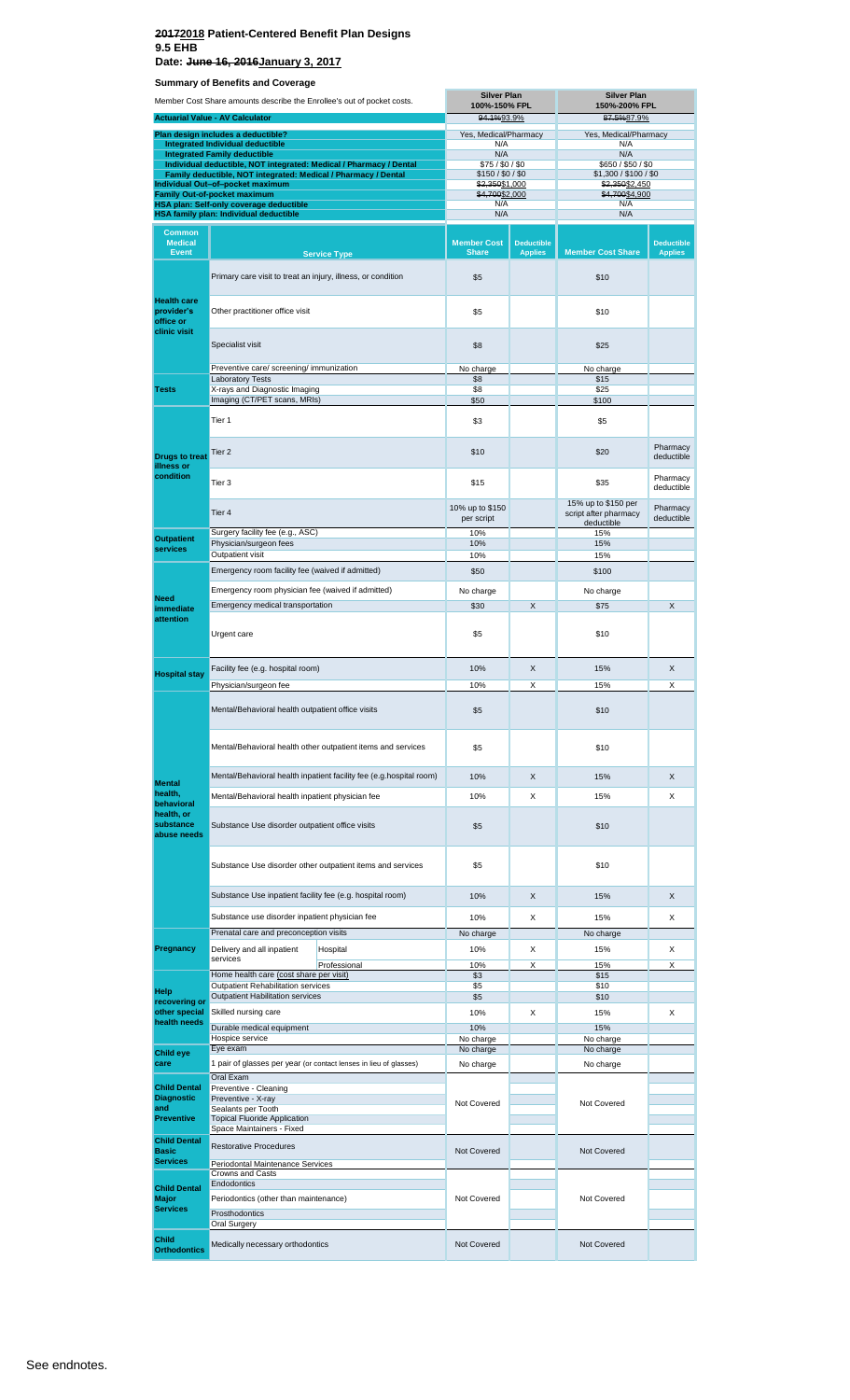| Member Cost Share amounts describe the Enrollee's out of pocket costs. |                                                                                                    |                                                                     | <b>Silver Plan</b><br>200%-250% FPL                        |                                     |  |
|------------------------------------------------------------------------|----------------------------------------------------------------------------------------------------|---------------------------------------------------------------------|------------------------------------------------------------|-------------------------------------|--|
|                                                                        | <b>Actuarial Value - AV Calculator</b>                                                             |                                                                     | 73.7%73.9%                                                 |                                     |  |
|                                                                        | Plan design includes a deductible?                                                                 |                                                                     | Yes, Medical/Pharmacy                                      |                                     |  |
|                                                                        | <b>Integrated Individual deductible</b><br><b>Integrated Family deductible</b>                     |                                                                     | N/A<br>N/A                                                 |                                     |  |
|                                                                        | Individual deductible, NOT integrated: Medical / Pharmacy / Dental                                 |                                                                     | \$2,200 / \$250\$100 / \$0                                 |                                     |  |
|                                                                        | Family deductible, NOT integrated: Medical / Pharmacy / Dental<br>Individual Out-of-pocket maximum |                                                                     | \$4,400 / \$500\$200 / \$0<br>\$5,700\$5,850               |                                     |  |
|                                                                        | Family Out-of-pocket maximum                                                                       |                                                                     | \$11,400\$11,700                                           |                                     |  |
|                                                                        | <b>HSA plan: Self-only coverage deductible</b><br><b>HSA family plan: Individual deductible</b>    |                                                                     | N/A<br>N/A                                                 |                                     |  |
|                                                                        |                                                                                                    |                                                                     |                                                            |                                     |  |
| <b>Common</b><br><b>Medical</b><br><b>Event</b>                        |                                                                                                    | <b>Service Type</b>                                                 | <b>Member Cost Share</b>                                   | <b>Deductible</b><br><b>Applies</b> |  |
|                                                                        | Primary care visit to treat an injury, illness, or condition                                       |                                                                     | \$30                                                       |                                     |  |
| <b>Health care</b><br>provider's<br>office or                          | Other practitioner office visit                                                                    |                                                                     | \$30                                                       |                                     |  |
| clinic visit                                                           | Specialist visit                                                                                   |                                                                     | \$55\$65                                                   |                                     |  |
|                                                                        | Preventive care/ screening/ immunization                                                           |                                                                     | No charge                                                  |                                     |  |
| <b>Tests</b>                                                           | <b>Laboratory Tests</b><br>X-rays and Diagnostic Imaging                                           |                                                                     | \$35<br>\$65\$70                                           |                                     |  |
|                                                                        | Imaging (CT/PET scans, MRIs)                                                                       |                                                                     | \$300                                                      |                                     |  |
|                                                                        | Tier 1                                                                                             |                                                                     | \$15                                                       | Pharmacy<br>deductible              |  |
| <b>Drugs to treat</b><br>illness or<br>condition                       | Tier 2                                                                                             |                                                                     | \$50                                                       | Pharmacy<br>deductible              |  |
|                                                                        | Tier 3                                                                                             |                                                                     | \$75                                                       | Pharmacy<br>deductible              |  |
|                                                                        | Tier 4                                                                                             |                                                                     | 20% up to \$250 per<br>script after pharmacy<br>deductible | Pharmacy<br>deductible              |  |
| <b>Outpatient</b><br>services                                          | Surgery facility fee (e.g., ASC)<br>Physician/surgeon fees<br>Outpatient visit                     |                                                                     | 20%<br>20%<br>20%                                          |                                     |  |
|                                                                        | Emergency room facility fee (waived if admitted)                                                   |                                                                     | \$350                                                      |                                     |  |
|                                                                        | Emergency room physician fee (waived if admitted)                                                  | No charge                                                           |                                                            |                                     |  |
| <b>Need</b>                                                            | Emergency medical transportation                                                                   |                                                                     | \$250                                                      | X                                   |  |
| immediate<br>attention                                                 |                                                                                                    |                                                                     |                                                            |                                     |  |
|                                                                        | Urgent care                                                                                        |                                                                     | \$30                                                       |                                     |  |
|                                                                        | Facility fee (e.g. hospital room)                                                                  |                                                                     | 20%                                                        | X                                   |  |
| <b>Hospital stay</b>                                                   | Physician/surgeon fee                                                                              |                                                                     | 20%                                                        | х                                   |  |
|                                                                        | Mental/Behavioral health outpatient office visits                                                  |                                                                     | \$30                                                       |                                     |  |
|                                                                        | Mental/Behavioral health other outpatient items and services                                       | \$30                                                                |                                                            |                                     |  |
|                                                                        |                                                                                                    | Mental/Behavioral health inpatient facility fee (e.g.hospital room) | 20%                                                        | X                                   |  |
| <b>Mental</b><br>health,                                               | Mental/Behavioral health inpatient physician fee                                                   |                                                                     | 20%                                                        | X                                   |  |
| behavioral<br>health, or<br>substance                                  | Substance Use disorder outpatient office visits                                                    | \$30                                                                |                                                            |                                     |  |
| abuse needs                                                            |                                                                                                    |                                                                     |                                                            |                                     |  |
|                                                                        | Substance Use disorder other outpatient items and services                                         | \$30                                                                |                                                            |                                     |  |
|                                                                        | Substance Use inpatient facility fee (e.g. hospital room)                                          |                                                                     | 20%                                                        | X                                   |  |
|                                                                        | Substance use disorder inpatient physician fee                                                     |                                                                     | 20%                                                        | X                                   |  |
|                                                                        | Prenatal care and preconception visits                                                             |                                                                     | No charge                                                  |                                     |  |
| Pregnancy                                                              | Delivery and all inpatient                                                                         | Hospital                                                            | 20%                                                        | X                                   |  |
|                                                                        | services                                                                                           | Professional                                                        | 20%                                                        | X                                   |  |
|                                                                        | Home health care (cost share per visit)<br>Outpatient Rehabilitation services                      |                                                                     | \$40<br>\$30                                               |                                     |  |
| Help<br>recovering or                                                  | <b>Outpatient Habilitation services</b>                                                            |                                                                     | \$30                                                       |                                     |  |
| other special                                                          | Skilled nursing care                                                                               |                                                                     | 20%                                                        | Χ                                   |  |
| health needs                                                           | Durable medical equipment                                                                          |                                                                     | 20%                                                        |                                     |  |
|                                                                        | Hospice service                                                                                    |                                                                     | No charge                                                  |                                     |  |
| Child eye<br>care                                                      | Eye exam                                                                                           | 1 pair of glasses per year (or contact lenses in lieu of glasses)   | No charge<br>No charge                                     |                                     |  |
|                                                                        | Oral Exam                                                                                          |                                                                     |                                                            |                                     |  |
| <b>Child Dental</b>                                                    | Preventive - Cleaning                                                                              |                                                                     |                                                            |                                     |  |
| <b>Diagnostic</b><br>and                                               | Preventive - X-ray<br>Sealants per Tooth                                                           |                                                                     | Not Covered                                                |                                     |  |
| <b>Preventive</b>                                                      | <b>Topical Fluoride Application</b>                                                                |                                                                     |                                                            |                                     |  |
|                                                                        | Space Maintainers - Fixed                                                                          |                                                                     |                                                            |                                     |  |
| <b>Child Dental</b><br><b>Basic</b>                                    | <b>Restorative Procedures</b>                                                                      |                                                                     | <b>Not Covered</b>                                         |                                     |  |
| <b>Services</b>                                                        | Periodontal Maintenance Services<br>Crowns and Casts                                               |                                                                     |                                                            |                                     |  |
| <b>Child Dental</b>                                                    | Endodontics                                                                                        |                                                                     |                                                            |                                     |  |
| Major                                                                  | Periodontics (other than maintenance)                                                              |                                                                     | Not Covered                                                |                                     |  |
| <b>Services</b>                                                        | Prosthodontics<br>Oral Surgery                                                                     |                                                                     |                                                            |                                     |  |
|                                                                        |                                                                                                    |                                                                     |                                                            |                                     |  |
| <b>Child</b><br><b>Orthodontics</b>                                    | Medically necessary orthodontics                                                                   |                                                                     | Not Covered                                                |                                     |  |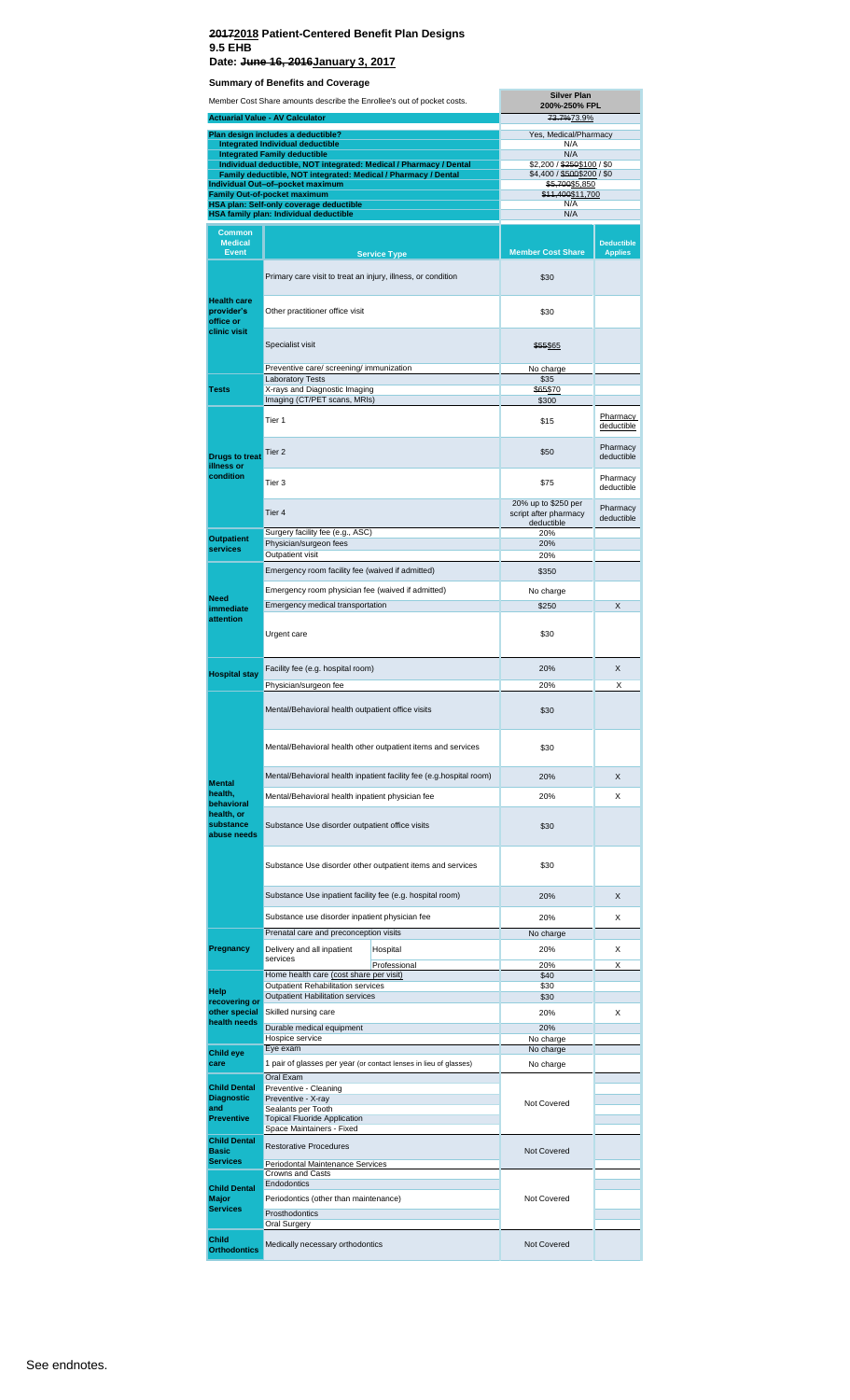**Date: June 16, 2016January 3, 2017**

| Member Cost Share amounts describe the Enrollee's out of pocket costs. |                                                                                                                                      | <b>Bronze Plan</b>                                                  | <b>Bronze</b><br><b>HDHP Plan</b>                        |                                                        |                                          |                                     |
|------------------------------------------------------------------------|--------------------------------------------------------------------------------------------------------------------------------------|---------------------------------------------------------------------|----------------------------------------------------------|--------------------------------------------------------|------------------------------------------|-------------------------------------|
|                                                                        | <b>Actuarial Value - AV Calculator</b>                                                                                               |                                                                     | 61.9%60.8%                                               |                                                        | 62.0%61.4%                               |                                     |
|                                                                        | Plan design includes a deductible?                                                                                                   |                                                                     | Yes, Medical/Pharmacy                                    |                                                        | Yes, integrated                          |                                     |
|                                                                        | <b>Integrated Individual deductible</b><br><b>Integrated Family deductible</b>                                                       |                                                                     | N/A<br>N/A                                               |                                                        | \$4,800 integrated<br>\$9,600 integrated |                                     |
|                                                                        | Individual deductible, NOT integrated: Medical / Pharmacy / Dental<br>Family deductible, NOT integrated: Medical / Pharmacy / Dental |                                                                     | \$6,300 / \$500 / \$0<br>\$12,600 / \$1,000 / \$0        |                                                        | N/A<br>N/A                               |                                     |
|                                                                        | Individual Out-of-pocket maximum                                                                                                     |                                                                     | \$6,800\$7,000                                           |                                                        | \$6,550                                  |                                     |
|                                                                        | Family Out-of-pocket maximum<br>HSA plan: Self-only coverage deductible                                                              |                                                                     | \$13,600\$14,000<br>N/A                                  |                                                        | \$13,100<br>\$4,800                      |                                     |
|                                                                        | <b>HSA family plan: Individual deductible</b>                                                                                        |                                                                     | N/A                                                      |                                                        | \$4,800                                  |                                     |
| <b>Common</b>                                                          |                                                                                                                                      |                                                                     |                                                          |                                                        |                                          |                                     |
| <b>Medical</b><br><b>Event</b>                                         |                                                                                                                                      | <b>Service Type</b>                                                 | <b>Member Cost Share</b>                                 | <b>Deductible</b><br><b>Applies</b><br>After 1st three | <b>Member Cost</b><br><b>Share</b>       | <b>Deductible</b><br><b>Applies</b> |
|                                                                        | Primary care visit to treat an injury, illness, or condition                                                                         |                                                                     | \$75                                                     | non-preventive<br>visits                               | 40%                                      | X                                   |
| <b>Health care</b><br>provider's<br>office or                          | Other practitioner office visit                                                                                                      |                                                                     | \$75                                                     | After 1st three<br>non-preventive<br>visits            | 40%                                      | X                                   |
| clinic visit                                                           | Specialist visit                                                                                                                     |                                                                     | \$105                                                    | After 1st three<br>non-preventive<br>visits            | 40%                                      | X                                   |
|                                                                        | Preventive care/ screening/ immunization                                                                                             |                                                                     | No charge                                                |                                                        | No charge                                |                                     |
| <b>Tests</b>                                                           | <b>Laboratory Tests</b><br>X-rays and Diagnostic Imaging                                                                             |                                                                     | \$40<br>100%                                             | X                                                      | 40%<br>40%                               | X<br>X                              |
|                                                                        | Imaging (CT/PET scans, MRIs)                                                                                                         |                                                                     | 100%                                                     | X                                                      | 40%                                      | X                                   |
|                                                                        | Tier 1                                                                                                                               |                                                                     | 100% up to \$500 per script<br>after pharmacy deductible | Pharmacy<br>Deductible                                 | 40% up to \$500<br>per script            | Χ                                   |
| <b>Drugs to treat</b><br>illness or                                    | Tier 2                                                                                                                               |                                                                     | 100% up to \$500 per script<br>after pharmacy deductible | Pharmacy<br>Deductible                                 | 40% up to \$500<br>per script            | X                                   |
| condition                                                              | Tier 3                                                                                                                               |                                                                     | 100% up to \$500 per script<br>after pharmacy deductible | Pharmacy<br>Deductible                                 | 40% up to \$500<br>per script            | X                                   |
|                                                                        | Tier 4                                                                                                                               |                                                                     | 100% up to \$500 per script<br>after pharmacy deductible | Pharmacy<br>Deductible                                 | 40% up to \$500<br>per script            | X                                   |
| <b>Outpatient</b>                                                      | Surgery facility fee (e.g., ASC)<br>Physician/surgeon fees                                                                           |                                                                     | 100%<br>100%                                             | X<br>$\boldsymbol{\mathsf{X}}$                         | 40%<br>40%                               | Χ<br>X                              |
| services                                                               | Outpatient visit                                                                                                                     |                                                                     | 100%                                                     | X                                                      | 40%                                      | X                                   |
|                                                                        | Emergency room facility fee (waived if admitted)                                                                                     |                                                                     | 100%                                                     | X                                                      | 40%                                      | X                                   |
|                                                                        | Emergency room physician fee (waived if admitted)                                                                                    |                                                                     | No charge                                                |                                                        | 0%                                       | Χ                                   |
| <b>Need</b>                                                            | Emergency medical transportation                                                                                                     |                                                                     | 100%                                                     | X                                                      | 40%                                      | X                                   |
| immediate<br>attention                                                 | Urgent care                                                                                                                          |                                                                     | \$75                                                     | After 1st three<br>non-preventive<br>visits            | 40%                                      | X                                   |
|                                                                        | Facility fee (e.g. hospital room)                                                                                                    |                                                                     | 100%                                                     | X                                                      | 40%                                      | X                                   |
| <b>Hospital stay</b>                                                   | Physician/surgeon fee                                                                                                                |                                                                     | 100%                                                     | X                                                      | 40%                                      | X                                   |
|                                                                        | Mental/Behavioral health outpatient office visits                                                                                    |                                                                     | \$75                                                     | After 1st three<br>non-preventive<br>visits            | 40%                                      | X                                   |
|                                                                        |                                                                                                                                      | Mental/Behavioral health other outpatient items and services        | \$75                                                     | After 1st three-<br>non-preventive<br>visitsX          | 40%                                      | X                                   |
|                                                                        |                                                                                                                                      | Mental/Behavioral health inpatient facility fee (e.g.hospital room) | 100%                                                     | $\sf X$                                                | 40%                                      | X                                   |
| <b>Mental</b><br>health,                                               |                                                                                                                                      |                                                                     |                                                          |                                                        |                                          |                                     |
| behavioral                                                             | Mental/Behavioral health inpatient physician fee                                                                                     |                                                                     | 100%                                                     | X                                                      | 40%                                      | X                                   |
| health, or<br>substance<br>abuse needs                                 | Substance Use disorder outpatient office visits                                                                                      |                                                                     | \$75                                                     | After 1st three<br>non-preventive<br>visits            | 40%                                      | X                                   |
|                                                                        |                                                                                                                                      | Substance Use disorder other outpatient items and services          | \$75                                                     | After 1st three-<br>non-preventive-<br>visitsX         | 40%                                      | X                                   |
|                                                                        | Substance Use inpatient facility fee (e.g. hospital room)                                                                            |                                                                     | 100%                                                     | X                                                      | 40%                                      | X                                   |
|                                                                        | Substance use disorder inpatient physician fee                                                                                       |                                                                     | 100%                                                     | X                                                      | 40%                                      | X                                   |
|                                                                        | Prenatal care and preconception visits                                                                                               |                                                                     | No charge                                                |                                                        | No charge                                |                                     |
| Pregnancy                                                              | Delivery and all inpatient                                                                                                           | Hospital                                                            | 100%                                                     | X                                                      | 40%                                      | X                                   |
|                                                                        | services                                                                                                                             | Professional                                                        | 100%                                                     | Х                                                      | 40%                                      | Х                                   |
|                                                                        | Home health care (cost share per visit)                                                                                              |                                                                     | 100%                                                     | X                                                      | 40%                                      | X                                   |
| <b>Help</b>                                                            | Outpatient Rehabilitation services<br><b>Outpatient Habilitation services</b>                                                        |                                                                     | \$75<br>\$75                                             |                                                        | 40%<br>40%                               | X<br>X                              |
| recovering or<br>other special                                         | Skilled nursing care                                                                                                                 |                                                                     | 100%                                                     | X                                                      | 40%                                      | X                                   |
| health needs                                                           | Durable medical equipment                                                                                                            |                                                                     | 100%                                                     | $\sf X$                                                | 40%                                      | X                                   |
|                                                                        | Hospice service                                                                                                                      |                                                                     | No charge                                                |                                                        | 0%                                       | Х                                   |
| <b>Child eye</b>                                                       | Eye exam                                                                                                                             |                                                                     | No charge                                                |                                                        | No charge                                |                                     |
| care                                                                   | 1 pair of glasses per year (or contact lenses in lieu of glasses)<br>Oral Exam                                                       |                                                                     | No charge                                                |                                                        | No charge                                |                                     |
| <b>Child Dental</b>                                                    | Preventive - Cleaning                                                                                                                |                                                                     |                                                          |                                                        |                                          |                                     |
| <b>Diagnostic</b><br>and<br><b>Preventive</b>                          | Preventive - X-ray<br>Sealants per Tooth<br><b>Topical Fluoride Application</b>                                                      |                                                                     | Not Covered                                              |                                                        | Not Covered                              |                                     |
| <b>Child Dental</b>                                                    | Space Maintainers - Fixed                                                                                                            |                                                                     |                                                          |                                                        |                                          |                                     |
| <b>Basic</b>                                                           | <b>Restorative Procedures</b>                                                                                                        |                                                                     | <b>Not Covered</b>                                       |                                                        | Not Covered                              |                                     |
| <b>Services</b>                                                        | Periodontal Maintenance Services                                                                                                     |                                                                     |                                                          |                                                        |                                          |                                     |
| <b>Child Dental</b>                                                    | Crowns and Casts<br>Endodontics                                                                                                      |                                                                     |                                                          |                                                        |                                          |                                     |
| <b>Major</b>                                                           | Periodontics (other than maintenance)                                                                                                |                                                                     | Not Covered                                              |                                                        | Not Covered                              |                                     |
| <b>Services</b>                                                        | Prosthodontics                                                                                                                       |                                                                     |                                                          |                                                        |                                          |                                     |
|                                                                        | <b>Oral Surgery</b>                                                                                                                  |                                                                     |                                                          |                                                        |                                          |                                     |
| <b>Child</b><br><b>Orthodontics</b>                                    | Medically necessary orthodontics                                                                                                     |                                                                     | Not Covered                                              |                                                        | Not Covered                              |                                     |